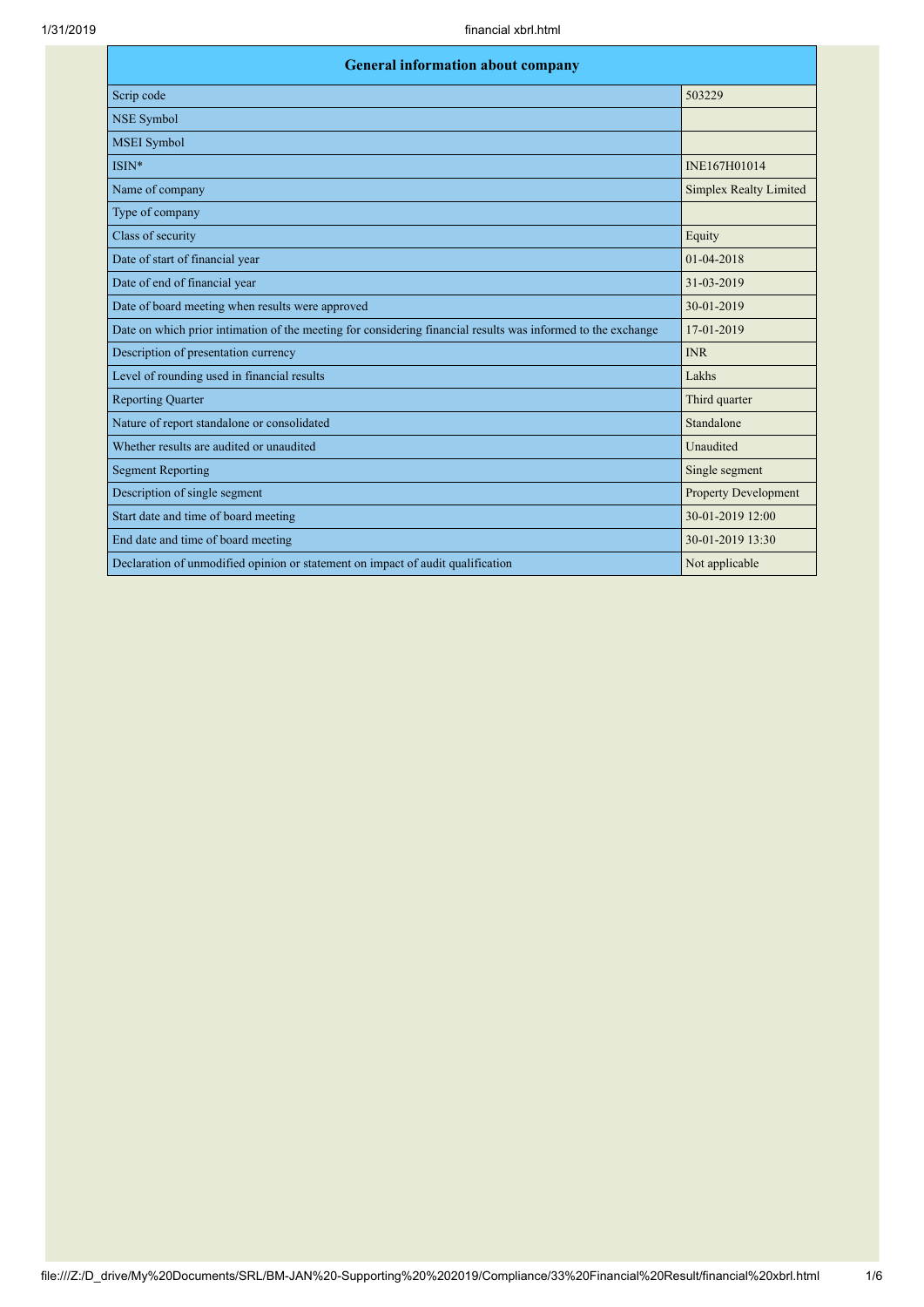| <b>Financial Results - Ind-AS</b> |                                                                                                                                                                                               |                                            |                                                               |
|-----------------------------------|-----------------------------------------------------------------------------------------------------------------------------------------------------------------------------------------------|--------------------------------------------|---------------------------------------------------------------|
|                                   | <b>Particulars</b>                                                                                                                                                                            | 3 months/ 6 months ended<br>$(dd-mm-yyyy)$ | Year to date figures for current period<br>ended (dd-mm-yyyy) |
| A                                 | Date of start of reporting period                                                                                                                                                             | $01-10-2018$                               | 01-04-2018                                                    |
| $\overline{B}$                    | Date of end of reporting period                                                                                                                                                               | 31-12-2018                                 | 31-12-2018                                                    |
| $\mathbf C$                       | Whether results are audited or unaudited                                                                                                                                                      | Unaudited                                  | Unaudited                                                     |
| D                                 | Nature of report standalone or consolidated                                                                                                                                                   | Standalone                                 | Standalone                                                    |
| Part<br>Т                         | Blue color marked fields are non-mandatory. For Consolidated Results, if the company has no figures for 3 months / 6<br>months ended, in such case zero shall be inserted in the said column. |                                            |                                                               |
| $\mathbf{1}$                      | <b>Income</b>                                                                                                                                                                                 |                                            |                                                               |
|                                   | Revenue from operations                                                                                                                                                                       | 81.75                                      | 444.83                                                        |
|                                   | Other income                                                                                                                                                                                  | 147.9                                      | 449.71                                                        |
|                                   | <b>Total income</b>                                                                                                                                                                           | 229.65                                     | 894.54                                                        |
| $\overline{2}$                    | <b>Expenses</b>                                                                                                                                                                               |                                            |                                                               |
| (a)                               | Cost of materials consumed                                                                                                                                                                    | 58.49                                      | 420.17                                                        |
| (b)                               | Purchases of stock-in-trade                                                                                                                                                                   | $\overline{0}$                             | $\mathbf{0}$                                                  |
| (c)                               | Changes in inventories of finished goods, work-in-<br>progress and stock-in-trade                                                                                                             | $\mathbf{0}$                               | $\theta$                                                      |
| (d)                               | Employee benefit expense                                                                                                                                                                      | 77.21                                      | 220.02                                                        |
| (e)                               | Finance costs                                                                                                                                                                                 | 30.41                                      | 47.34                                                         |
| (f)                               | Depreciation, depletion and amortisation expense                                                                                                                                              | 4.31                                       | 12.9                                                          |
| (f)                               | <b>Other Expenses</b>                                                                                                                                                                         |                                            |                                                               |
| $\mathbf{1}$                      | Other Expenses                                                                                                                                                                                | 64.27                                      | 211.35                                                        |
| 10                                |                                                                                                                                                                                               |                                            |                                                               |
|                                   | <b>Total other expenses</b>                                                                                                                                                                   | 64.27                                      | 211.35                                                        |
|                                   | <b>Total expenses</b>                                                                                                                                                                         | 234.69                                     | 911.78                                                        |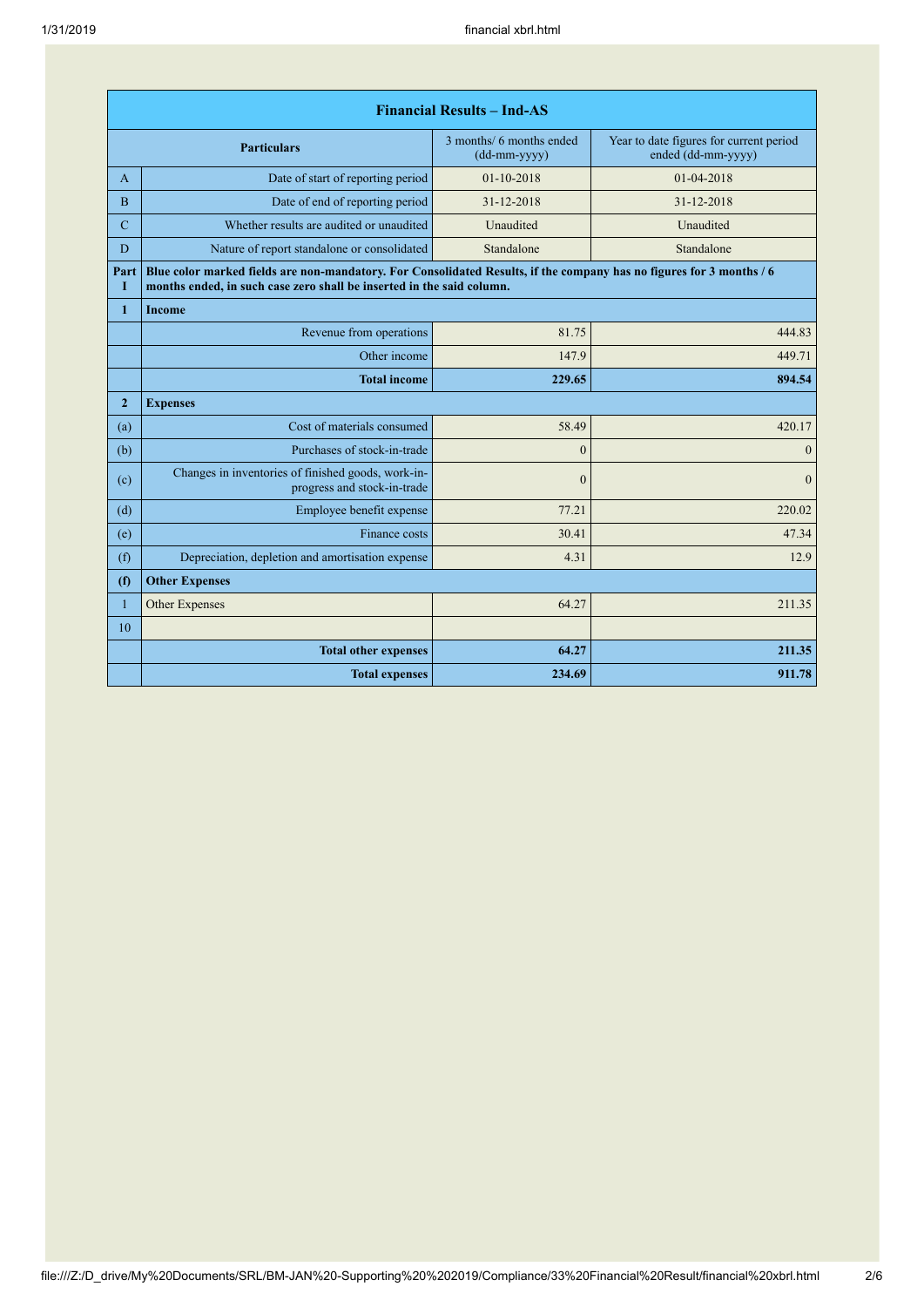| <b>Financial Results - Ind-AS</b> |                                                                                                                                                                                               |                                          |                                                               |
|-----------------------------------|-----------------------------------------------------------------------------------------------------------------------------------------------------------------------------------------------|------------------------------------------|---------------------------------------------------------------|
|                                   | <b>Particulars</b>                                                                                                                                                                            | 3 months/ 6 months<br>ended (dd-mm-yyyy) | Year to date figures for current<br>period ended (dd-mm-yyyy) |
| A                                 | Date of start of reporting period                                                                                                                                                             | $01 - 10 - 2018$                         | 01-04-2018                                                    |
| B                                 | Date of end of reporting period                                                                                                                                                               | 31-12-2018                               | 31-12-2018                                                    |
| $\mathbf C$                       | Whether results are audited or unaudited                                                                                                                                                      | Unaudited                                | Unaudited                                                     |
| D                                 | Nature of report standalone or consolidated                                                                                                                                                   | Standalone                               | Standalone                                                    |
| Part<br>Т                         | Blue color marked fields are non-mandatory. For Consolidated Results, if the company has no figures for 3 months / 6<br>months ended, in such case zero shall be inserted in the said column. |                                          |                                                               |
| $\overline{\mathbf{3}}$           | Total profit before exceptional items and tax                                                                                                                                                 | $-5.04$                                  | $-17.24$                                                      |
| $\overline{4}$                    | Exceptional items                                                                                                                                                                             | 504                                      | 504                                                           |
| $\overline{5}$                    | <b>Total profit before tax</b>                                                                                                                                                                | 498.96                                   | 486.76                                                        |
| $7\phantom{.0}$                   | <b>Tax expense</b>                                                                                                                                                                            |                                          |                                                               |
| 8                                 | Current tax                                                                                                                                                                                   | 86.54                                    | 86.54                                                         |
| 9                                 | Deferred tax                                                                                                                                                                                  | 9.78                                     | 6.55                                                          |
| 10                                | <b>Total tax expenses</b>                                                                                                                                                                     | 96.32                                    | 93.09                                                         |
| 11                                | Net movement in regulatory deferral account balances related to<br>profit or loss and the related deferred tax movement                                                                       | $\mathbf{0}$                             | $\mathbf{0}$                                                  |
| 14                                | Net Profit Loss for the period from continuing operations                                                                                                                                     | 402.64                                   | 393.67                                                        |
| 15                                | Profit (loss) from discontinued operations before tax                                                                                                                                         | $\mathbf{0}$                             | $\boldsymbol{0}$                                              |
| 16                                | Tax expense of discontinued operations                                                                                                                                                        | $\theta$                                 | $\mathbf{0}$                                                  |
| 17                                | Net profit (loss) from discontinued operation after tax                                                                                                                                       | $\theta$                                 | $\overline{0}$                                                |
| 19                                | Share of profit (loss) of associates and joint ventures accounted for<br>using equity method                                                                                                  | $\theta$                                 | $\theta$                                                      |
| 21                                | <b>Total profit (loss) for period</b>                                                                                                                                                         | 402.64                                   | 393.67                                                        |
| 22                                | Other comprehensive income net of taxes                                                                                                                                                       | 10.44                                    | 5.48                                                          |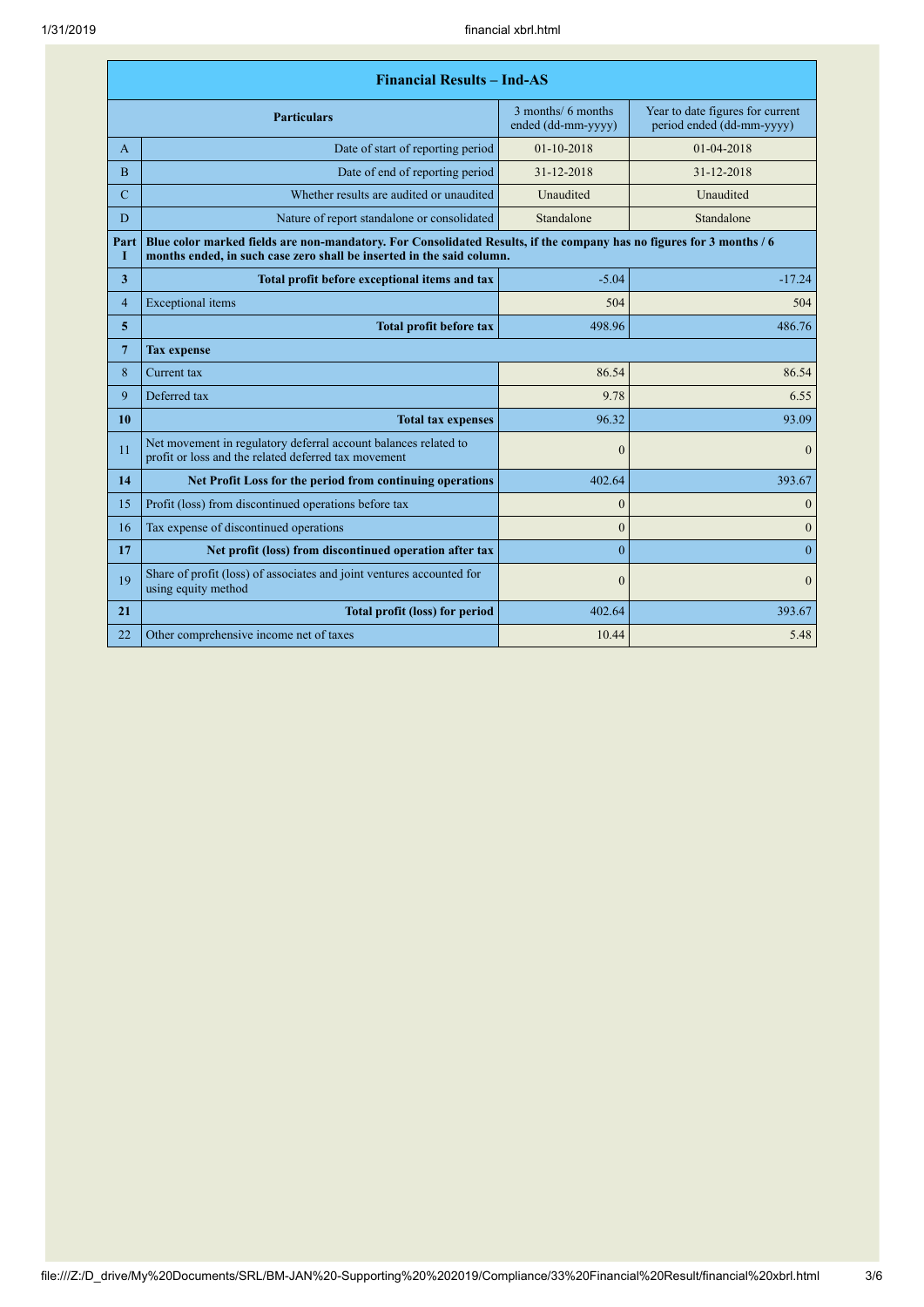| <b>Financial Results - Ind-AS</b> |                                                                                                                                                                                               |                                          |                                                               |
|-----------------------------------|-----------------------------------------------------------------------------------------------------------------------------------------------------------------------------------------------|------------------------------------------|---------------------------------------------------------------|
|                                   | <b>Particulars</b>                                                                                                                                                                            | 3 months/ 6 months ended<br>(dd-mm-yyyy) | Year to date figures for current period<br>ended (dd-mm-yyyy) |
| A                                 | Date of start of reporting period                                                                                                                                                             | 01-10-2018                               | 01-04-2018                                                    |
| B                                 | Date of end of reporting period                                                                                                                                                               | 31-12-2018                               | 31-12-2018                                                    |
| C                                 | Whether results are audited or unaudited                                                                                                                                                      | Unaudited                                | Unaudited                                                     |
| D                                 | Nature of report standalone or consolidated                                                                                                                                                   | Standalone                               | Standalone                                                    |
| Part<br>I                         | Blue color marked fields are non-mandatory. For Consolidated Results, if the company has no figures for 3 months / 6<br>months ended, in such case zero shall be inserted in the said column. |                                          |                                                               |
| 23                                | <b>Total Comprehensive Income for the period</b>                                                                                                                                              | 413.08                                   | 399.15                                                        |
| 24                                | Total profit or loss, attributable to                                                                                                                                                         |                                          |                                                               |
|                                   | Profit or loss, attributable to owners of parent                                                                                                                                              |                                          |                                                               |
|                                   | Total profit or loss, attributable to non-controlling interests                                                                                                                               |                                          |                                                               |
| 25                                | Total Comprehensive income for the period attributable to                                                                                                                                     |                                          |                                                               |
|                                   | Comprehensive income for the period attributable to owners of<br>parent                                                                                                                       | $\mathbf{0}$                             | $\mathbf{0}$                                                  |
|                                   | Total comprehensive income for the period attributable to<br>owners of parent non-controlling interests                                                                                       | $\mathbf{0}$                             | $\boldsymbol{0}$                                              |
| 26                                | Details of equity share capital                                                                                                                                                               |                                          |                                                               |
|                                   | Paid-up equity share capital                                                                                                                                                                  | 299.14                                   | 299.14                                                        |
|                                   | Face value of equity share capital                                                                                                                                                            | 10                                       | 10                                                            |
| 27                                | <b>Details of debt securities</b>                                                                                                                                                             |                                          |                                                               |
| 28                                | Reserves excluding revaluation reserve                                                                                                                                                        |                                          |                                                               |
| 29                                | <b>Earnings per share</b>                                                                                                                                                                     |                                          |                                                               |
| $\mathbf{i}$                      | Earnings per equity share for continuing operations                                                                                                                                           |                                          |                                                               |
|                                   | Basic earnings (loss) per share from continuing operations                                                                                                                                    | 13.46                                    | 13.16                                                         |
|                                   | Diluted earnings (loss) per share from continuing operations                                                                                                                                  | 13.46                                    | 13.16                                                         |
| ii.                               | Earnings per equity share for discontinued operations                                                                                                                                         |                                          |                                                               |
|                                   | Basic earnings (loss) per share from discontinued operations                                                                                                                                  | $\boldsymbol{0}$                         | $\boldsymbol{0}$                                              |
|                                   | Diluted earnings (loss) per share from discontinued operations                                                                                                                                | $\boldsymbol{0}$                         | $\boldsymbol{0}$                                              |
| ii                                | <b>Earnings per equity share</b>                                                                                                                                                              |                                          |                                                               |
|                                   | Basic earnings (loss) per share from continuing and<br>discontinued operations                                                                                                                | 13.46                                    | 13.16                                                         |
|                                   | Diluted earnings (loss) per share from continuing and<br>discontinued operations                                                                                                              | 13.46                                    | 13.16                                                         |
| 30                                | Debt equity ratio                                                                                                                                                                             |                                          |                                                               |
| 31                                | Debt service coverage ratio                                                                                                                                                                   |                                          |                                                               |
| 32                                | Interest service coverage ratio                                                                                                                                                               |                                          |                                                               |
| 33                                | <b>Disclosure of notes on financial results</b>                                                                                                                                               |                                          |                                                               |